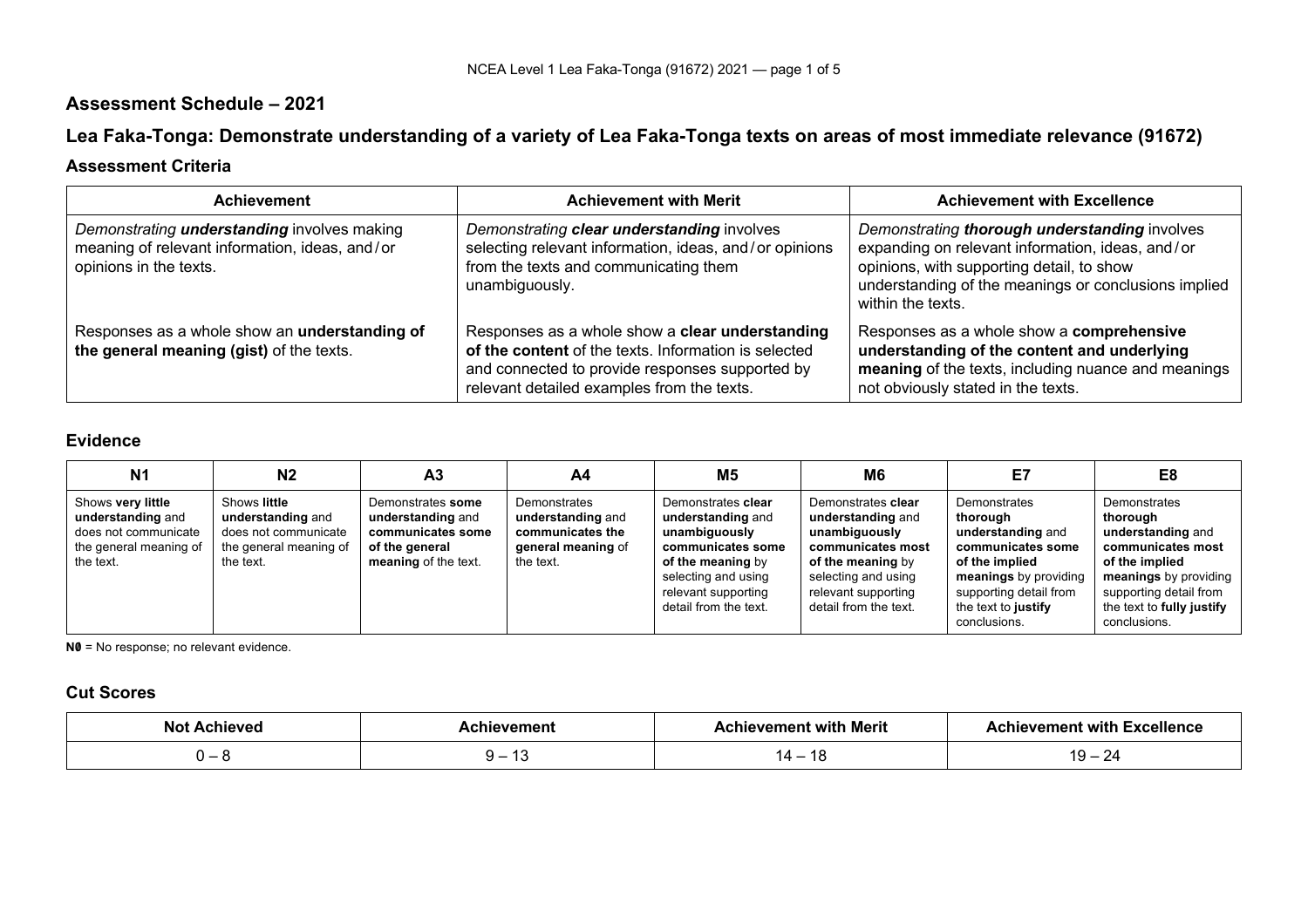#### **Sample Evidence**

What follows is not a complete list of all acceptable responses, nor is it an indication of the exact wording required.

Assessment judgments are based on the level of understanding shown, rather than knowledge of individual lexical items.

Quoting or direct translation alone are not sufficient evidence that the candidate understands the meaning of the text **clearly** or **thoroughly**.

The overall grade for a question must be judged after considering how much of the text as a whole has been understood, and to what depth. Refer to the Evidence statements above.

| <b>Question ONE</b>                                                                                           | <b>Achievement</b>                                                                                                                                                                                                                                                                                                                                                                                                                                                                                                                           | <b>Achievement with Merit</b>                                                                                                                                                                                                                                                                                                                                                                                                                                                                   | <b>Achievement with Excellence</b>                                                                                                                                                                                                                                                                                                                                                                                                                                                                                                                                                                                                                                                                                                                                                                                                                                                                                                                                                                                                                                                        |
|---------------------------------------------------------------------------------------------------------------|----------------------------------------------------------------------------------------------------------------------------------------------------------------------------------------------------------------------------------------------------------------------------------------------------------------------------------------------------------------------------------------------------------------------------------------------------------------------------------------------------------------------------------------------|-------------------------------------------------------------------------------------------------------------------------------------------------------------------------------------------------------------------------------------------------------------------------------------------------------------------------------------------------------------------------------------------------------------------------------------------------------------------------------------------------|-------------------------------------------------------------------------------------------------------------------------------------------------------------------------------------------------------------------------------------------------------------------------------------------------------------------------------------------------------------------------------------------------------------------------------------------------------------------------------------------------------------------------------------------------------------------------------------------------------------------------------------------------------------------------------------------------------------------------------------------------------------------------------------------------------------------------------------------------------------------------------------------------------------------------------------------------------------------------------------------------------------------------------------------------------------------------------------------|
| (a) Possible evidence showing<br>understanding of the role Tiale's<br>mehekitanga plays in her family's life. | • The mehekitanga is Tiale's father's<br>eldest sister.<br>• The mehekitanga has a role of honour<br>and receives the gifts on Tiale's<br>birthdays.<br>• The mehekitanga sent for Tiale to do<br>work for her, like cleaning her toilet<br>and going to the supermarket.<br>• Tiale is often reminded by her mother<br>that her mehekitanga has a higher<br>rank than her.<br>• It is explained at the end of the poem<br>that the mehekitanga's privilege and<br>superior rank in the family has been<br>passed down from their ancestors. | • As mehekitanga, Tiale's aunt has<br>superior rank and authority over her.<br>On Tiale's birthday, the mehekitanga<br>sat on the decorated sofa intended for<br>Tiale. Tiale had to sit on the floor,<br>next to her mehekitanga's feet to<br>demonstrate her lower rank.<br>• During the most important events in<br>Tiale's life, it was the mehekitanga<br>who received the gifts, not Tiale. As<br>mehekitanga, Tiale's aunt could claim<br>any of her birthday gifts without<br>question. | • When Tiale was born, the<br>mehekitanga was given the honour of<br>naming her. In return, Tiale's parents<br>gave the mehekitanga valuable<br>possessions, such as food, tapa, and<br>mats. The mehekitanga is younger<br>than Tiale's father, but holds higher<br>rank than him and his family. Because<br>of that, one of her roles is to be<br>present at the family's celebrations to<br>honour those occasions.<br>• Whenever she wanted help, the<br>mehekitanga would send for Tiale,<br>who was expected to do whatever<br>chores she was assigned - even<br>cleaning the toilet – without complaint.<br>• The mehekitanga's role is<br>predetermined and is an honoured<br>position passed down through<br>generations. As the eldest sister, she<br>holds privilege over her brother and<br>her brother's children and all his<br>possessions. "Her status is<br>determined from above." This cultural<br>tradition has been passed down from<br>Tiale's ancestors "to my great-great-<br>grandparents to my great-<br>grandparents to my grandparents and<br>to my parents". |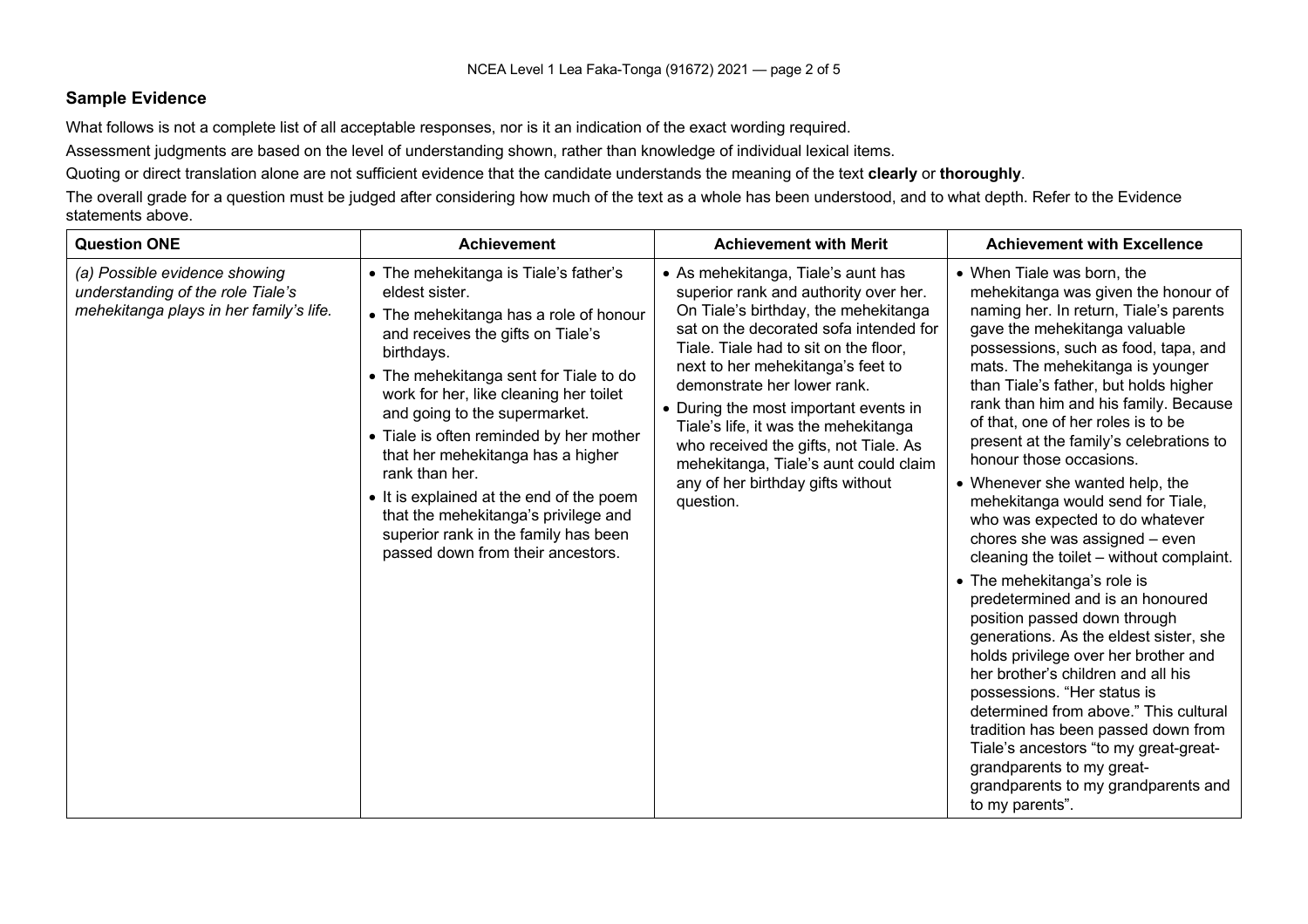| (b) Possible evidence showing<br>understanding of how Tiale feels about<br>her mehekitanga's role in her life. | • Tiale was angry because she could<br>not understand why her mehekitanga<br>sent for her to clean her toilet and to<br>do her shopping when she had eight<br>children of her own. | • Tiale was confused when her<br>mehekitanga was honoured and<br>received the most important gifts on<br>her birthdays. In the poem, Tiale<br>asks: "Is it her birthday or mine?" | • Tiale was confused because she<br>believed she should be the focus of<br>attention on her birthday. However,<br>her mehekitanga received everything<br>she felt should be hers - the honour,<br>the money, tapa, and fine mats. She<br>resented being ordered to do errands<br>and chores at her mehekitanga's<br>home. She felt this was unfair<br>because her mehekitanga had eight<br>children of her own who could have<br>done those chores. |
|----------------------------------------------------------------------------------------------------------------|------------------------------------------------------------------------------------------------------------------------------------------------------------------------------------|-----------------------------------------------------------------------------------------------------------------------------------------------------------------------------------|-----------------------------------------------------------------------------------------------------------------------------------------------------------------------------------------------------------------------------------------------------------------------------------------------------------------------------------------------------------------------------------------------------------------------------------------------------|
|                                                                                                                |                                                                                                                                                                                    |                                                                                                                                                                                   | • Tiale seems conflicted about the<br>mehekitanga's role in her life. On the<br>one hand, she resents the<br>mehekitanga receiving the attention<br>and gifts on her birthday, and is<br>annoyed at having to do chores for<br>her. On the other hand, Tiale<br>recognises the mehekitanga's<br>supreme ranking in her family comes<br>from an honoured tradition passed<br>down through generations.                                               |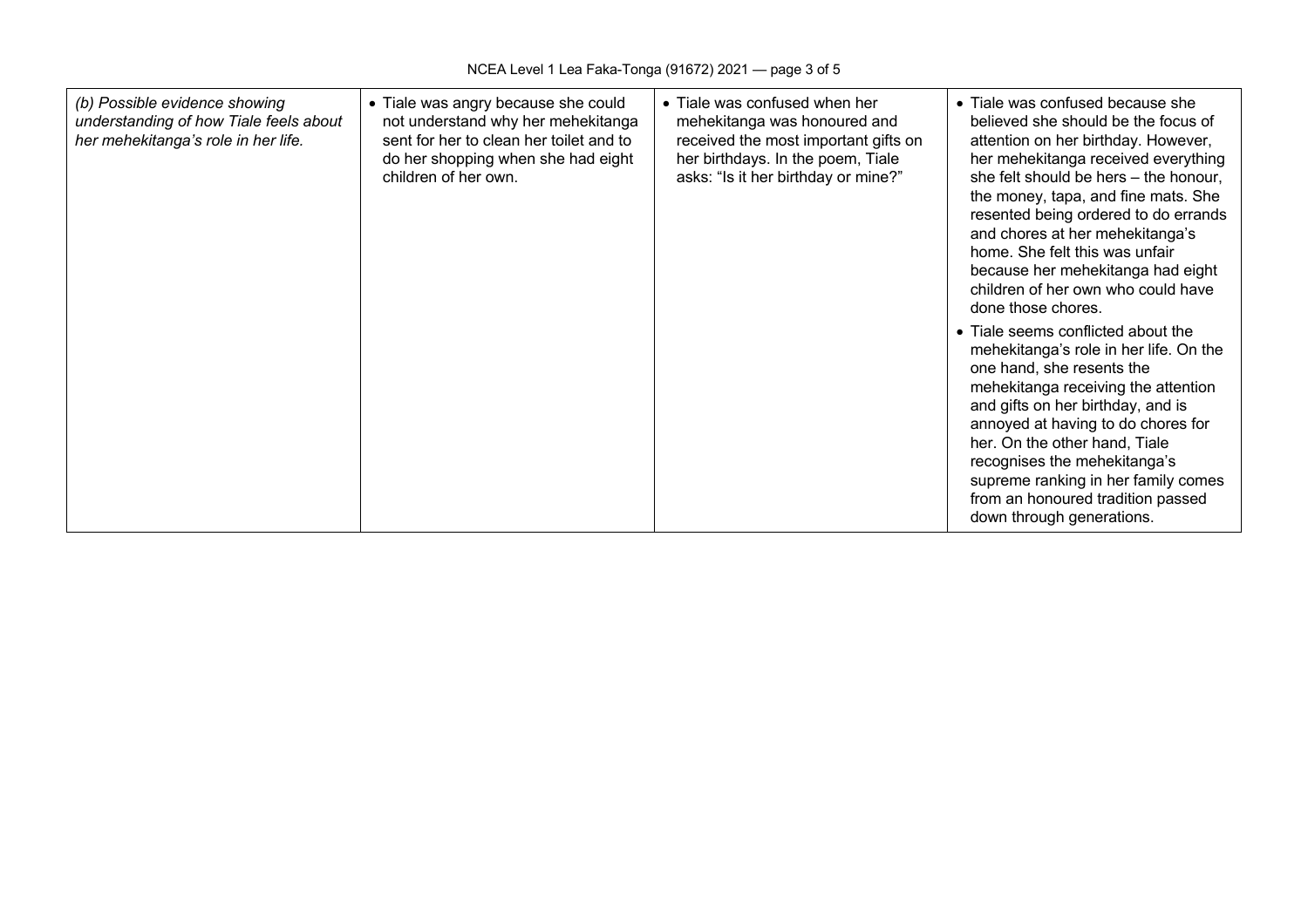| <b>Question TWO</b>                                                                                                  | <b>Achievement</b>                                                                                                                            | <b>Achievement with Merit</b>                                                                                                                                                                                                                            | <b>Achievement with Excellence</b>                                                                                                                                                                                                                                                                                                                                                                                  |
|----------------------------------------------------------------------------------------------------------------------|-----------------------------------------------------------------------------------------------------------------------------------------------|----------------------------------------------------------------------------------------------------------------------------------------------------------------------------------------------------------------------------------------------------------|---------------------------------------------------------------------------------------------------------------------------------------------------------------------------------------------------------------------------------------------------------------------------------------------------------------------------------------------------------------------------------------------------------------------|
| (a) Possible evidence showing<br>understanding of the problem and why it<br>happened.                                | • Laki could not sleep at night because<br>Moli snored so loudly that her cage<br>shook.                                                      | • The problem was that Laki could not<br>sleep well at night. There was a<br>draught getting into her cage and Moli<br>was snoring so loudly that she could<br>not sleep.                                                                                | • The problem was that Laki could not<br>sleep well because a strong draught<br>blew through her cage and made her<br>cough all night. Moli, who was<br>sleeping below her cage, also snored<br>so loudly that it made it impossible<br>for Laki to go back to sleep.                                                                                                                                               |
| (b) Possible evidence showing<br>understanding of why Laki and Moli<br>could not solve this problem on their<br>own. | • Moli did not care when Laki told him<br>she could not sleep at night because<br>of his snoring.                                             | • Laki had told Moli about her sleeping<br>problems and one of those was Moli's<br>snoring. Moli did not care, so Laki<br>tried to take revenge by banging on<br>the floor, but Moli just ignored her.                                                   | • Laki tried to negotiate with Moli, but<br>Moli did not care. Moli did not think of<br>it seriously and did not say anything<br>about it. In the end, Laki sought<br>advice from a lawyer, who told her to<br>take the problem to court.                                                                                                                                                                           |
| (c) Possible evidence showing<br>understanding of the judge's advice.                                                | • The judge's advice was good<br>because Laki and Moli followed it and<br>then there was nothing to prevent<br>them from having a good sleep. | • The judge's advice was admirable<br>because he felt sorry for both of them.<br>Moli was not blamed for loud snoring,<br>nor Laki for banging on the floor. They<br>both did what the judge told them to<br>do and they ended up being good<br>friends. | • The judge's advice was<br>commendable. Both parties were<br>satisfied with what the judge told<br>them. After they put the soundproof<br>materials between the cages, they<br>found themselves talking to each<br>other, they played together, and<br>became good friends for the rest of<br>their lives. Laki was able to sleep the<br>whole night through, and Moli was<br>free to snore as loudly as he could. |

 $\overline{\phantom{a}}$ 

 $\blacksquare$ 

┱